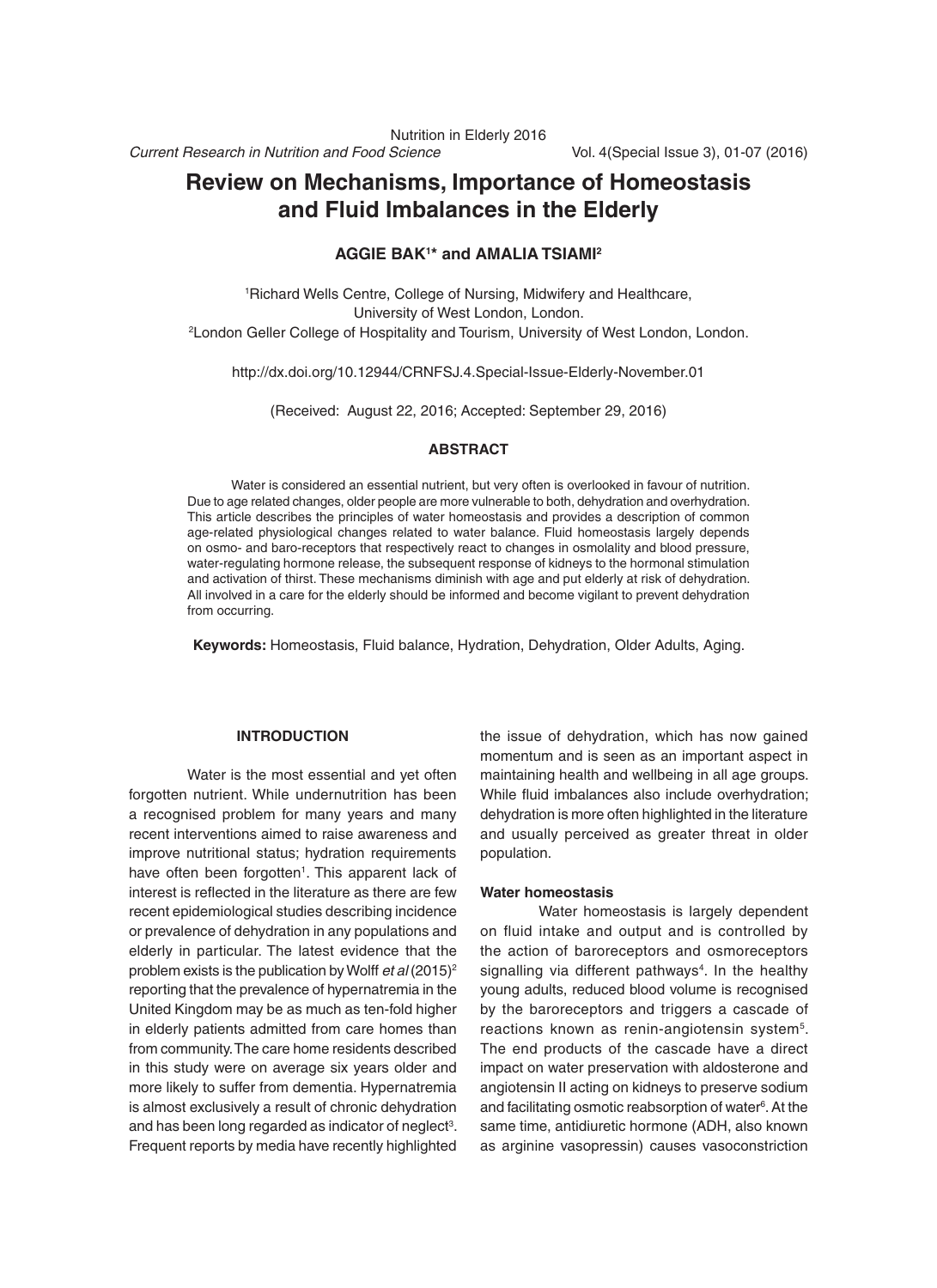and acts on kidneys to preserve water<sup>6</sup>. In a similar fashion, the osmoreceptors detect a change in osmotic pressure (concentration of solutes in the blood) and act on hypothalamus to increase the secretion of ADH<sup>4</sup>. Renal conservation, while very efficient in correcting small changes in the blood volume and concentration is not reliable as a sole mechanism of fluid balance because it can only prevent further loss<sup>7</sup>. Daily water intake is therefore necessary to replenish the fluids; this process is triggered by sensation of thirst. This basic behaviour of seeking out water helps restore a fluid balance. Both, osmoreceptors and baroreceptors have an ability to act on central nervous system to trigger the need for fluids4 . Once the water has been consumed, the sensation diminishes quickly following the oropharyngeal cues and gastric distention<sup>4</sup>.

Human body also has an ability to control the excess of fluids in response to increased blood volume by production of atrial natriuretic hormone (ANP). ANP, released by the cardiac muscle cells has an opposite effect to that observed by ADH<sup>8</sup>. Release of ANP triggers a response on kidneys to excrete excess water and sodium and inhibit renin secretion and acts on adrenal cortex to reduce the amount of aldosterone secretion<sup>5</sup>.

When the fluid is ingested or reabsorbed from kidneys, it first goes into the blood, but it is quickly distributed evenly between interstitial spaces and plasma<sup>5</sup>. Pumping action of the heart creates hydrostatic pressure that forces the water out of capillaries into the surrounding interstitial space, while osmotic pressure created by solutes diffusing through capillaries into the bloodstream forces the water back. This creates a continuous process of fluid exchange between interstitial and intravascular spaces that aims but never reaches equilibrium<sup>5</sup>. When fluid is in deficit, the blood volume decreases and osmotic pressure increases, causing the shift of water from interstitial to intravascular space. In a similar fashion, to maintain osmolality of extracellular fluid (ECF), the fluid from intracellular (ICF) compartment is shifted into the interstitial space leading to dehydration of the cells<sup>5</sup>. The process is reversed when water is ingested. Additionally, there is some evidence that in times where water is not available, the body also has an ability to draw additional fluid reserves from intracellular fluid

compartments in order to defend a vascular tree. The process is supported by retaining plasma albumin, which allows the fluid shift from other places such as gastrointestinal tract<sup>9</sup>. The mechanism has been demonstrated in animal models where fluid depletion led to preferential dehydration of visceral organs such as skin or muscles in order to maintain fluid volume in plasma and preserve vital organs such as brain and liver9,10. This emergency system however, is short acting and may have further consequences on health if fluid is not replenished. This is because water is also needed for many intracellular functions without which metabolic processes are hindered<sup>11</sup>. It is also evident that when plasma osmolality is elevated, the brain is able to regain its equilibrium of ICF after initial period of imbalance by producing the osmotically active substances, which appear in the brain tissue within a couple of hours of dehydration occurring<sup>10</sup>. Sodium, the main ion with osmotic activity in extracellular fluid is known to be difficult to correct when raised. Hypernatremia is associated with increased risk of mortality<sup>3,8,12</sup> and death often occurs following the partial restoration of the water and sodium imbalance, suggesting that too rapid correction of dehydration may have some toxic effects<sup>12</sup>. This occurrence could possibly be the result of the brain absorbing excess water from the blood, leading to swelling and subsequent damage; although this theory would need to be supported by further studies.

#### **Fluid imbalance disorders**

Three potentially life threatening conditions are the result of fluid imbalances of which two relate to water deficit and one to water overload. Classically, the academic literature describes two forms of water deficit: dehydration described as water loss from intracellular volume compartment and hypovolemia due to water losses of extracellular volume<sup>13</sup>. In clinical practice dehydration often relates to both terms and no attempt is made to distinguish the two. Dehydration in clinical setting is commonly described as a decline of total body water (TBW) from any compartments that may or may not be accompanied by electrolyte losses. Clinical dehydration may then be further classified as hypertonic (true physiological dehydration), hypotonic or rarely isotonic (both related to hypovolemia rather than dehydration)<sup>13</sup>. Hypertonic dehydration occurs due to reduced fluid intakes or increased insensible losses via skin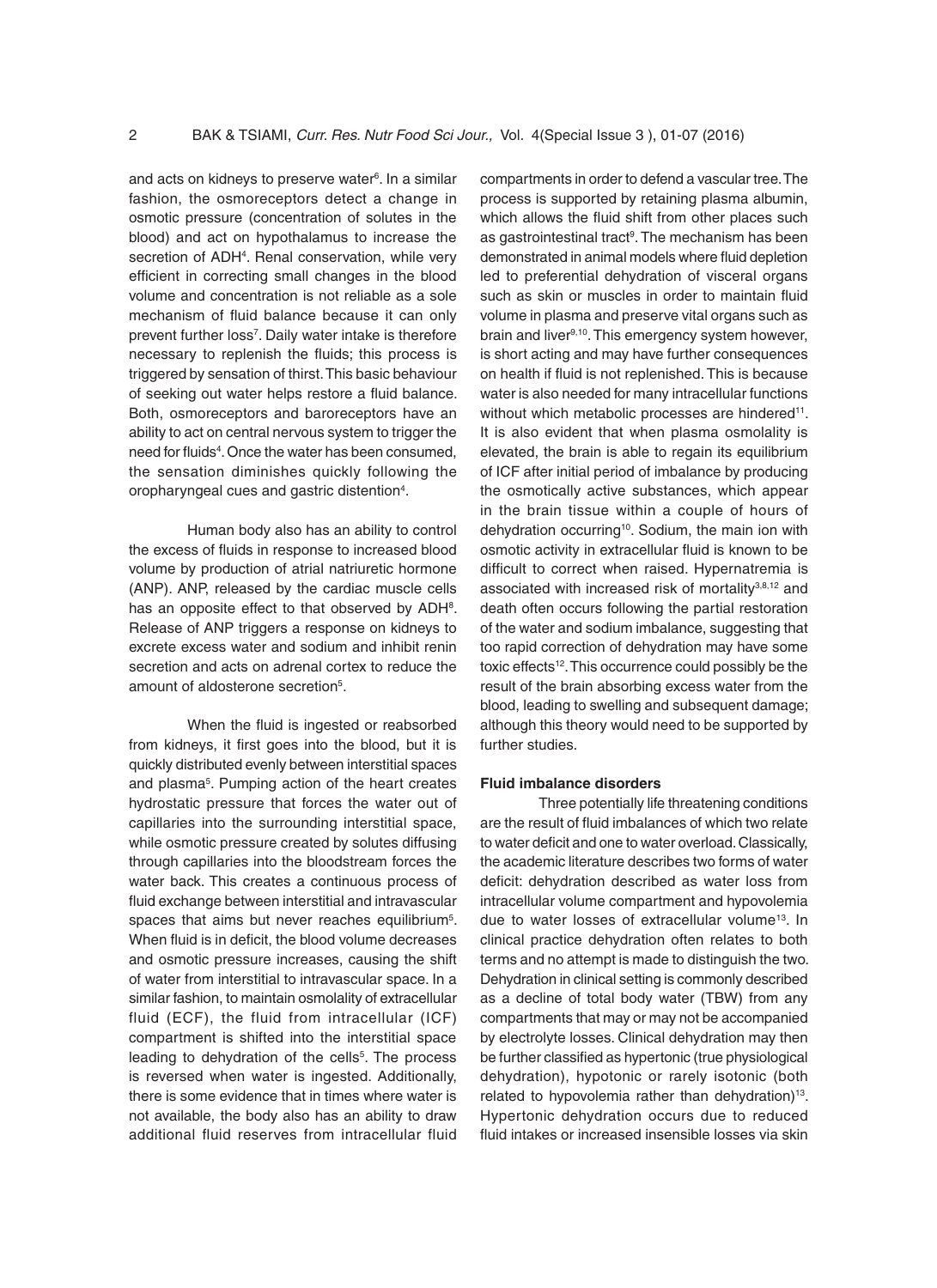and respiratory tract, while hypotonic and isotonic dehydration are more commonly result of vomiting and diarrhoea. Consequences also differ depending on the amount of electrolytes lost. Hypertonic dehydration usually leads to neurological changes such as headaches or confusion, decreased or concentrated urine, tiredness and loss of appetite<sup>14</sup>. The hallmark of hypertonic dehydration is also a thirst sensation, a safety mechanism that signals the need for more fluid<sup>14</sup>. If severe, seizures and death may follow<sup>14</sup>. Hypotonic and isotonic dehydration are associated with reduced blood volume therefore orthostatic hypotension, dizziness and fainting is likely followed by hypovolemic shock and death in more severe cases<sup>14</sup>. Thirst would not be present since the mechanism would not be activated in the lack of hyperosmolar state<sup>14</sup>.

Water intoxication or water poisoning is a consequence of the fluid overconsumption without appropriate replacement of the electrolytes. This results in dilution of the solutes and subsequent hypoosmolality. The accidental ingestion is rare, but overhydration has been described in academic literature in endurance athletes consuming hypotonic fluids<sup>15</sup> and MDMA users<sup>16</sup>. Media have also demonstrated isolated incidences of water intoxication during beverage drinking competitions<sup>17,18</sup> and most recently while 'detoxing'19. The resulting fluid uptake into intracellular spaces causes the swelling of the cells. In central nervous system swelling induces intracranial pressure and opening of the blood brain barrier resulting in a wide range of neurological changes such as headache and confusion<sup>5</sup>. Fluid uptake into other parts of the body results in nausea, vomiting and bradycardia. In extreme cases, cerebral oedema, seizures and death may occur<sup>20</sup>.

# **Physiological changes and the risk of water and electrolyte imbalances in the elderly**

Elderly are a particularly vulnerable group of people and are predisposed to the risk of water and electrolyte imbalances. Many physiological changes that could predispose to fluid imbalances have been observed in apparently healthy elderly subjects. The problem may be further complicated by underlying disease that may accelerate the fluid losses or prevent the subjects from obtaining fluids in sufficient amounts to restore the water balance.

# **Changes in kidney function**

It is well known that human kidneys usually start deteriorating at the age of 30 and up to the age of 90 there could be as much as 30-50% of the nephron loss $21$ . The remaining nephrons perform less sufficiently and their rate of filtration decreases by 10% every decade, while creatinine clearance may decline by as much as 30% by the age of 804 . This explains the observed increased baseline serum creatinine in the elderly subjects<sup>22</sup>. The above changes have a direct impact on the ability to reabsorb solutes and water, making the process of urine concentration largely impaired, leading to excessive water and sodium loss and potentially predisposing to dehydration $23$ . On the other hand, due to decreased number of nephrons, the glomerular filtration rate decreases as well, which means that smaller amounts of blood are filtered at the time and that the waste products are eliminated less efficiently<sup>23</sup>. If water was to be consumed in excess, this could lead to accumulation of the fluids in the interstitial space and dilution of the solutes in the blood. Therefore due to the nephron loss and resulting diminished kidney function, elderly subjects have very narrow margins to sustain water homeostasis, which predisposes them to both, under and overhydration.

#### **Hormonal changes**

The diminished kidney results in a diminished renin production, a molecule of which an enzymatic action results in a first step of conversion of angiotensinogen into an active angiotensin. As a consequence, both angiotensin and aldosterone levels are diminished<sup>24</sup>. Elderly have also been found to have increased levels of ADH. This is thought to be a compensatory mechanism since it has also been observed that renal sensitivity to ADH seems to be impaired<sup>25</sup>.

Furthermore, the 24-hr diuresis rhythm also seems to be affected. The rhythm initially develops in the first years of life and adjusts for excretion of large amounts of urine during the day and smaller amounts at night. This is controlled by the circulating levels of ADH, increasing at night to allow the urine output to be below the capacity of the bladder and preventing nocturia<sup>26</sup>. Whereas the younger body produces about 14% of the urine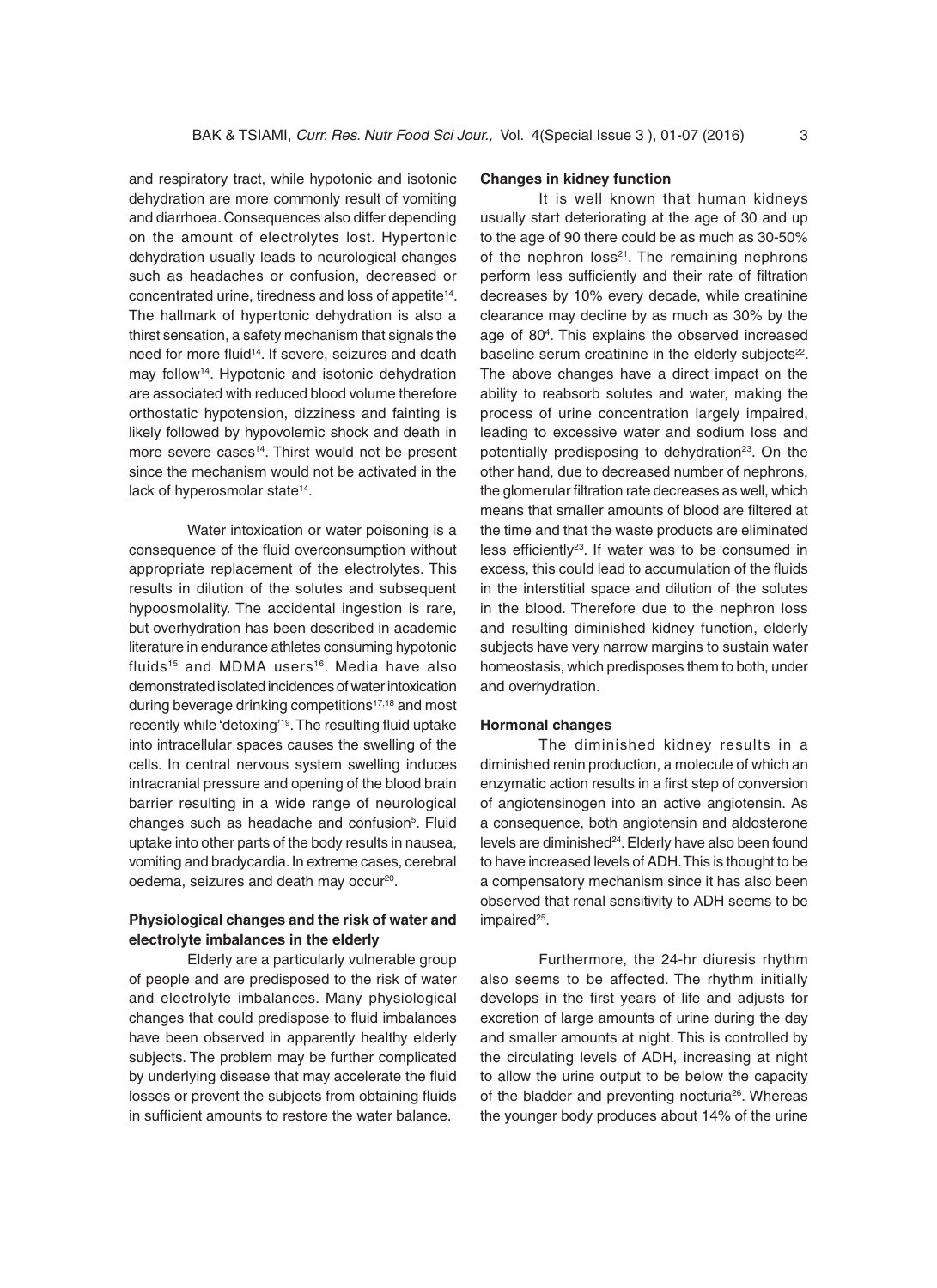during the night, some elderly excrete about a half or in extreme cases the volume may exceed 85% during this time27. This phenomenon is a result of disturbances in ADH production and subsequent deterioration of the diuresis rhythm. For those with nocturnal polyuria syndrome, the night production of ADH may decrease to undetectable levels<sup>27</sup>. This has an impact on quality of life due to disturbances in sleep, incontinence and the increased risk of falls28,29. Some elderly report increased thirst during the night but there is a concern that many actively restrict fluid intakes to prevent nocturia and incontinence<sup>30</sup>. However, considering that ADH levels are low, this action has no effect on diuresis<sup>31</sup> and they may unnecessarily put themselves at risk of dehydration.

# **Failure to restore euhydration and changes in thirst perception**

It is also well documented that ability to restore water balance and the perception of thirst in the apparently healthy elderly are largely diminished. In the study by Phillips *et al* (1984)<sup>21</sup>, of 14 healthy young and old men subjected to 24hr of water deprivation and dry diet; it was observed that despite identical weight loss, indicative of the similar degree of water loss, elderly subjects showed more significant increases in both, blood sodium concentration and osmolality than that observed in younger subjects. Furthermore, following dehydration and free access to water made available to all, it was observed that young subjects consumed enough fluids to improve their hydration status; while elderly subjects, despite the obvious need to consume more water, reported less thirst, drunk less and failed to restore their blood parameters to the baseline values. The authors noted that the hydration status is likely to be restored eventually, but this delayed response could potentially have detrimental effects in some situations. Since the osmotic pressure was higher in the elderly subjects, it would be expected that the thirst would be greater in this group unless the pathways leading to its stimulation were diminished. The impaired thirst response has been confirmed in another study by the same group<sup>32</sup> where water deprivation for seven hours did not result in changes in thirst ratings in the elderly despite the rising levels of blood sodium and osmolality. Young men acting as controls in this study reported significantly increased thirst within five hours of consuming the last drink. Similar responses have been observed following dehydration due to heat stress. In the study by Miescher and Fortney  $(1989)^{33}$ , six young and five healthy older participants were subjected to a hot and dry environment for four hours (42°C, 25% humidity). No fluids were provided for the first three hours, after which time cool water was available for the remaining 60 minutes. Following the heat exposure, the subjects also completed a 30 minute resting period at 25°C. Authors have noted that despite the similar rates of sweating observed, elderly subjects' core temperature increased to higher levels than that observed in younger men, suggesting that thermoregulation must have been impaired in the older subjects. Furthermore, after three hours, despite the similar weight loss, elderly men showed higher levels of plasma osmolality and lower plasma volume than that observed in the younger controls. Despite higher degree of dehydration, older men still rated their thirst lower. Plasma osmolality and volume were restored to baseline levels within 30 minutes of drinking in younger subjects but it took 60 minutes for the elderly to restore their osmolality. Plasma volume in the older subjects only returned to baseline values after the 30 minutes of the resting period in 25°C suggesting the possibility of agerelated vulnerability to heat stress and resulting thermal dehydration. The diminished thirst response and impaired regulation of osmolality was observed in yet another study by Phillips *et al* (1991)<sup>34</sup>, where intravascular infusion of hypertonic solution resulted in expansion of plasma volume and increased thirst ratings followed by increased drinking behaviour in the younger controls but resulted in less significant changes in the elderly. Although the changes in baro- and osmoreceptor sensitivities in the elderly have been reported<sup>6,8</sup>, the demonstrated lack of thirst and impaired regulation of plasma volume cannot be simply explained by receptor insensitivity as the levels of arginine vasopressin (ADH) are similar in elderly subjects and younger controls, showing body's attempt to correct hypertonicity and prevent further water loss via urine. While it could be argued that plasma ANP, a known thirst suppressant reported to be increased in the elderly<sup>19</sup> could be a pathway for hypodipsia, the speculation could be rejected since this hormone could not selectively influence the thirst response and have no impact on AHD. The mechanism of depressed thirst sensation is still unknown, but is most likely to occur due to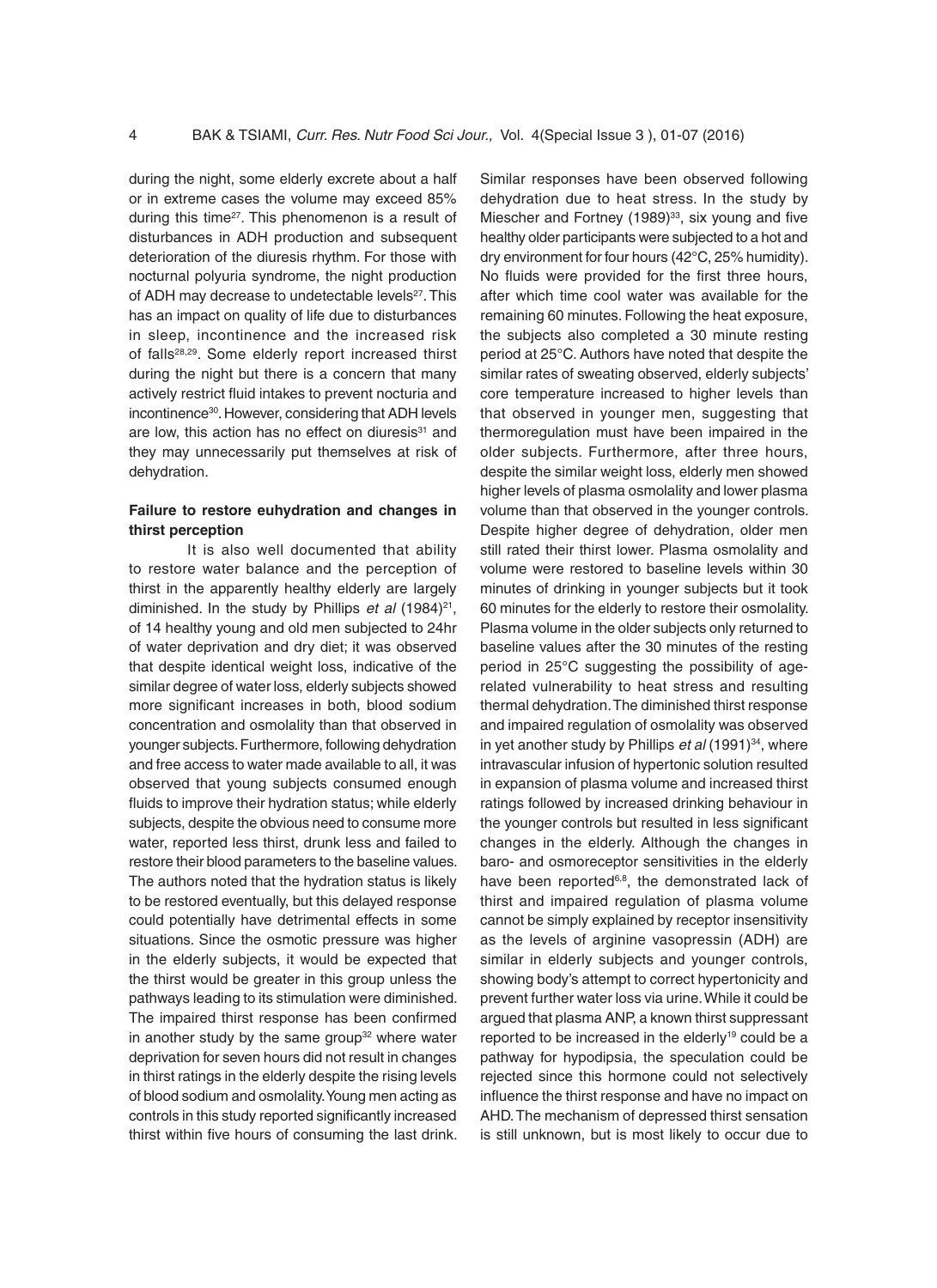changes in central nervous system and possibly due to changes in oropharyngeal receptors also associated with taste alterations19.

#### **Changes in body composition**

Ageing is also associated with changes in body composition. It is well documented that even if there are no variations in body weight, the proportion of fat and fat-free mass changes during the lifetime<sup>35</sup>. A normal trend observed is an increase in body weight and fat mass, following the decrease in weight and fat-free mass at the older age<sup>36</sup>. Hence with time, the proportion of fat-free mass decreases while fat mass increases even in the healthy elderly subjects. Muscle mass is a major determinant of the Resting Metabolic Rate (RMR) and is one of the most metabolically active tissues<sup>35</sup>. Adipose tissue on the other hand stores the energy in a form of lipids and requires minimal amount of energy as it is not as active as other cells. The amount of water in muscle cells is much higher<sup>37</sup>, therefore increased proportion of fat mass also means decline in TBW. This decrease in TBW has been observed in the elderly and it can decline by as much as 4-6 litres by the age of 80<sup>38</sup>. Hence in the state of fluid deprivation, the aging body has fewer resources to draw the water from the intracellular fluid compartment and is more likely to become dehydrated.

Despite increased vulnerability due to impairment in water homeostasis, the balance may still be maintained if appropriate hydration takes place. The problem may become evident and quickly escalate when one or more stresses are present<sup>4</sup>. During the states of acute diseases such as infections, vomiting and diarrhoea or during particularly hot weather, these mechanisms may fail and dehydration may occur, even in those appearing very healthy.

# **Physical disabilities that impair fluid intakes and homeostasis**

The apparent deterioration of homeostatic mechanisms may also be complicated by many disease states and polypharmacy often associated with the elderly. Many age-related conditions may also precipitate increased fluid losses as observed in subjects with Alzheimer's disease due to inappropriate utilization of ADH6,8 or osmotic loss of water with glucose as seen in Diabetes Mellitus<sup>39</sup>. Other conditions, such as renal or congestive heart failure require fluid restriction and/or diuretics; the therapy that should be evaluated frequently but is rarely done so<sup>40</sup>. Temporary cessation of diuretic therapy should be considered when unusually high amounts of water are being lost either via sweat during fever and exceptionally high temperatures or from gastrointestinal tract from vomiting and diarrhoea<sup>13,41</sup>. Some other conditions such as swallowing difficulties, visual impairment and decline of physical or cognitive status may also influence the ability to obtain the fluids<sup>42</sup>.

## **Conclusion**

Water homeostasis is vital to maintaining optimal health in the elderly population. Considering that elderly should consume the same amounts of fluids as recommended for the younger populations<sup>40</sup>, and the ability to maintain fluid homeostasis is very limited, even in those who appear to be healthy; it becomes increasingly difficult for the aged body to maintain the adequate balance. This explains the relatively high prevalence of fluid and electrolyte imbalances in the elderly<sup>43</sup>. However, considering the age related changes to thirst perception and many disabilities restricting fluid intake; dehydration would be expected to be a more common condition and the elderly, their carers and healthcare professionals need to be appropriately trained and must take action to ensure appropriate water balance is maintained.

## **References**

- 1. Lecko C. Hydration the missing part of nutritional care. *Nursing Times*; **109**(26): 12- 14: (2013)
- 2. Wolff A, Stuckler D, McKee M. Are patients

admitted to hospitals from care homes dehydrated? A retrospective analysis of hypernatraemia and in-hospital mortality. *Journal of the Royal Society of Medicine*; 0(0):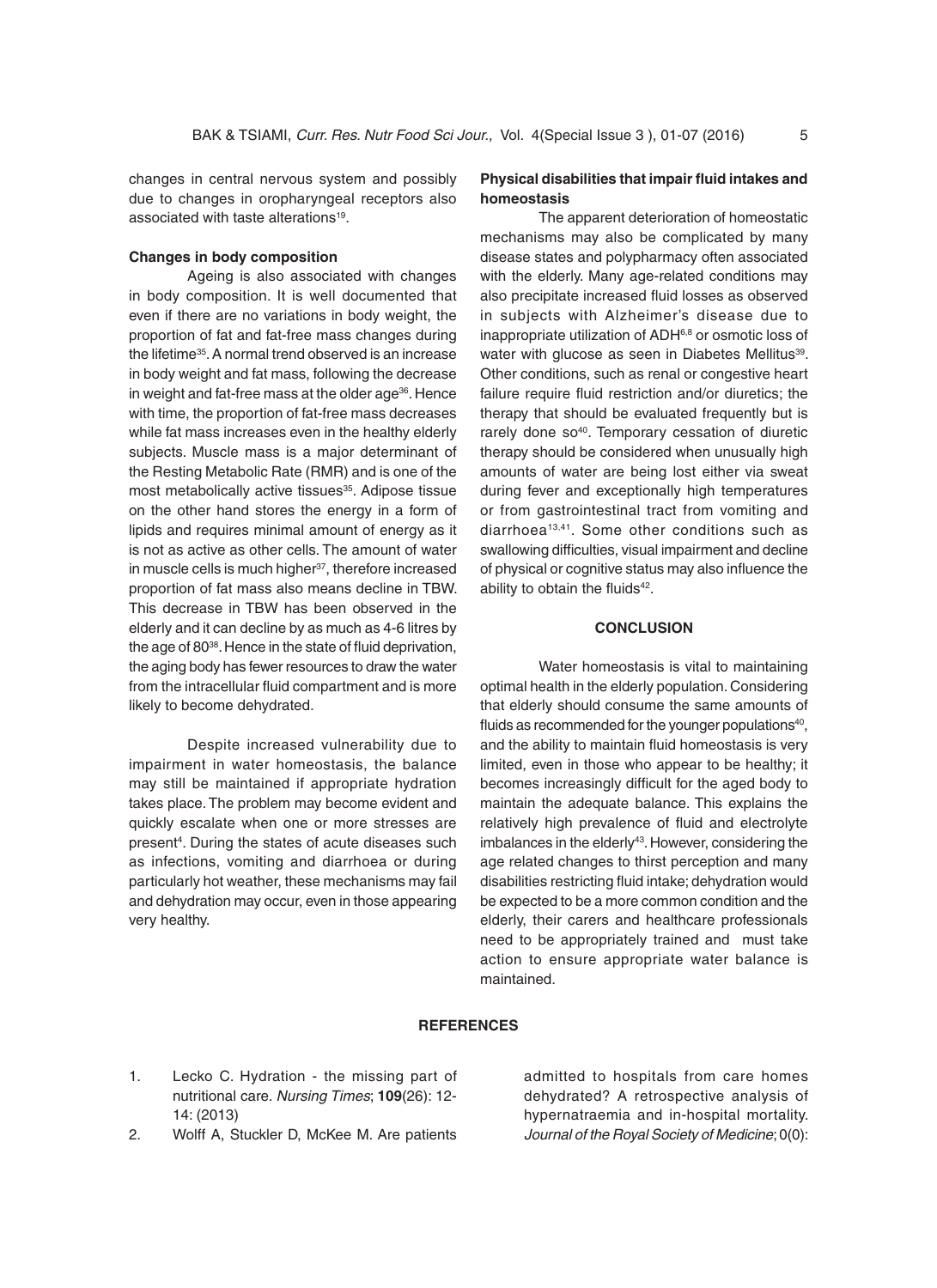1-7: (2015)

- 3. Himmelstein DU, Jones AA, Woolhandler S. Hypernatremic dehydration in nursing home patients: An indicator of neglect. *Journal of the American Geriatrics Society*; **31**(8): 466-471: (1983)
- 4. Sheehy C, Perry P, Cromwell S. Dehydration: Biological Considerations, Age-Related Changes, and Risk Factors in Older Adults. *Biological Research For Nursing*; **1**(1): 30-37: (1999)
- 5. Guyton A. Textbook of medical physiology. 5th ed. Philadelphia: Saunders; (1976).
- 6. Miller M. Fluid and electrolyte homeostasis in the elderly: Physiological changes of ageing and clinical consequences. *Baillière's Clinical Endocrinology and Metabolism*; **11**(2): 367- 387: (1997).
- 7. Hodak SP, Verbalis JG. Abnormalities of water homeostasis in aging. *Endocrinology Metabolism Clinics of North America*; **34**(4): 1031-1046: (2005).
- 8. Luckey E, Parsa J. Fluid and Electrolytes in the Aged. *Archives of Surgery*; **138**(10): 1055- 1060: (2003).
- 9. Denny M, Dawson T. Effects of dehydration on body-water distribution in desert kangaroos. *American Journal of Physiology*; **229**(1): 251- 254: (1975).
- 10. Nose H, Morimoto T, Ogura K. Distribution of water losses among fluid compartments of tissues under thermal dehydration in the rat. *The Japanese Journal of Physiology*; **33**(6): 1019-1029: (1983).
- 11. Shanholtzer B, Patterson S. Use of bioelectrical impedance in hydration status assessment: reliability of a new tool in psychophysiology research. *International Journal of Psychophysiology*; **49**(3): 217-226: (2003).
- 12. Mahowald JM, Himmelstein DU. Hypernatremia in the elderly: Relation to infection and mortality. *Journal of the American Geriatrics Society*; **29**(4): 177-180: (1981).
- 13. Thomas DR, Cote TR, Lawhorne L, Levenson SA, Rubenstein LZ, Smith DA, et al. Understanding clinical dehydration and its treatment. *Journal of the American Medical Directors Association*; **9**(5): 292-301: (2008).
- 14. Mange K, Matsuura D, Cizman B, Soto H, Ziyadeh FN, Goldfarb S, et al. Language guiding therapy: the case of dehydration versus volume depletion. *Annals of Internal Medicine*; **127**(9):848: (1997).
- 15. Noakes T. The hyponatremia of exercise. *International Journal of Sport Nutrition and Exercise Metabolism*; **2**(3) :205-228: (1992).
- 16. Chorro I, Sant L, Martin M. Hyponatremia, cerebral edema and brain death in a MDMA acute intoxication. *Medicina Clínica*; **124**(5): 198-198: (2005).
- 17. Anonymous. 'Autopsy Finds Signs of Water Intoxication in Radio Contestant's Death' *Wayback Machine*; 2007. Available at https:// web.archive.org/web/20070926234242/ http://www.news10.net/display\_story. aspx?storyid=23350 2007, last accessed 21 August 2016
- 18. Brooks, L. 'Pledge's family pushes for antihazing law'. *The Orion*; 2005 available at: www.theorion.com Last accessed 21 August, 2016
- 19. McNab, H. 'I just never thought that water could kill you': The woman who drank 5 LITRES of water as part of a detox diet but ended up in a COMA after poisoning herself. *Mail Online*; 2014. Available at: http://www. dailymail.co.uk/news/article-2786563/I-justnever-thought-water-kill-Meet-woman-drank-5L-water-detox-ended-COMA-poisoningherself.html#ixzz4I3vLwK4D. Last accessed: 21 August 2016.
- 20. Noakes TD. Commentary: The role of hydration in health and exercise. *British Medical* Journal; **345**(7866): 28-28: 2012
- 21. Begum MN, Johnson CS. A review of the literature on dehydration in the institutionalized elderly. *e-SPEN, the European e-Journal of Clinical Nutrition and Metabolism*; **5**(1) :e47 e53: (2010).
- 22. Mentes J, Wakefield B, Culp K. Use of a urine color chart to monitor hydration status in nursing home residents. *Biological Research For Nursing*; **7**(3): 197-203: (2006).
- 23. Rolls BJ, Phillips PA, Phil D. Aging and disturbances of thirst and fluid balance. *Nutrition Reviews*; **48**(3): 137-144: (1990).
- 24. Erkert J.D. Dehydration in the elderly. *J Am Acad Physician Assist;* **1**:261-269;(1988)